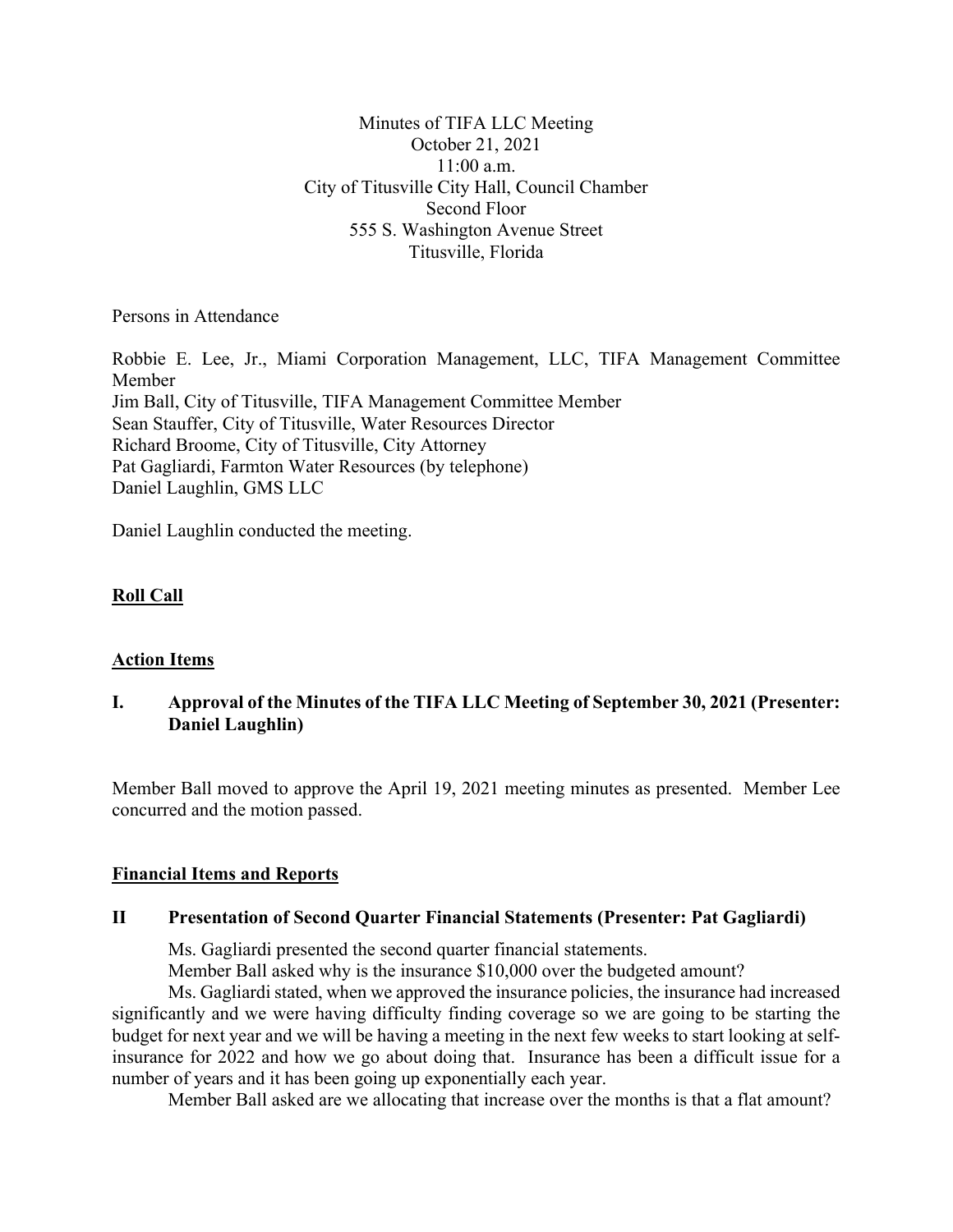Ms. Gagliardi stated, yes and the renewal is in the March/April timeframe. When we prepare the budget in the fall we don't have the numbers for the next year.

Member Ball asked under managing agent fees, is that a flat amount every month? Is that a regular amount?

Ms. Gagliardi stated, yes, it is \$25,000 per year and we pay it in monthly installments. Going back to the insurance, we discontinued the member distributions to increase our cash assuming that in order to self-insure we will have some kind of reserve on hold for cash to be able to fund any issues that arise. My initial guess is for the market for 2022 you won't see insurance expense we will just maintain a higher cash balance and have reserves in order to self-insure. Helen is speaking with some people to get a feel for what level that balance needs to be.

Member Ball moved to accept the second quarter financial statements. Member Lee concurred and the motion passed.

# **III. Ratification of Expenses Paid from Operating Account and Request for Reimbursement (Presenter: Daniel Laughlin)**

Member Ball moved to ratify the expenses paid from the operating account and request for reimbursement in the amount of \$10,704.49. Member Lee concurred and the motion passed.

Member Ball stated, I wanted to follow-up and Sean did send me an email and there has been some follow-up on the whole discussion about credit card accounting and such at the last meeting. I'm pretty satisfied with that, I just wanted to understand if we have come up with anything better than just hoping that the mailed invoice for credit card charges reaches the offices of GMS in time for a timely payment. I'm not interested in going online every month as the authorized representative and downloading a copy and sending it to GMS. Is there a simpler way of getting them a more expeditious soft copy of the charges?

Ms. Gagliardi stated, the only way to get online access is for the authorized officer to enroll then view. However, I think it might be helpful, Daniel, if you can have Katie put a memo on her calendar that if she doesn't receive the credit card statement by a certain date then we could call the bank. There is a fee to get a duplicate statement, but we could get it electronically. I think the key is to make sure a week and a half before the due date and I assume it is due the same time every month, that if Katie doesn't receive the statement then she needs to notify us so that we can contact the bank and get a statement from them proactively before the due date.

Mr. Laughlin stated, I will have that discussion with her.

Member Ball asked do they send that with a regular stamp? It just goes through first class mail and we can all appreciate the challenges of the post office. You don't move offices regularly do you?

Mr. Laughlin stated, no, our North Florida office has been there over 10-years.

Member Ball stated, given the interest rate charge on that account I think it should be our policy that we never do not pay the outstanding balance before the due date to avoid any interest charges or late fees.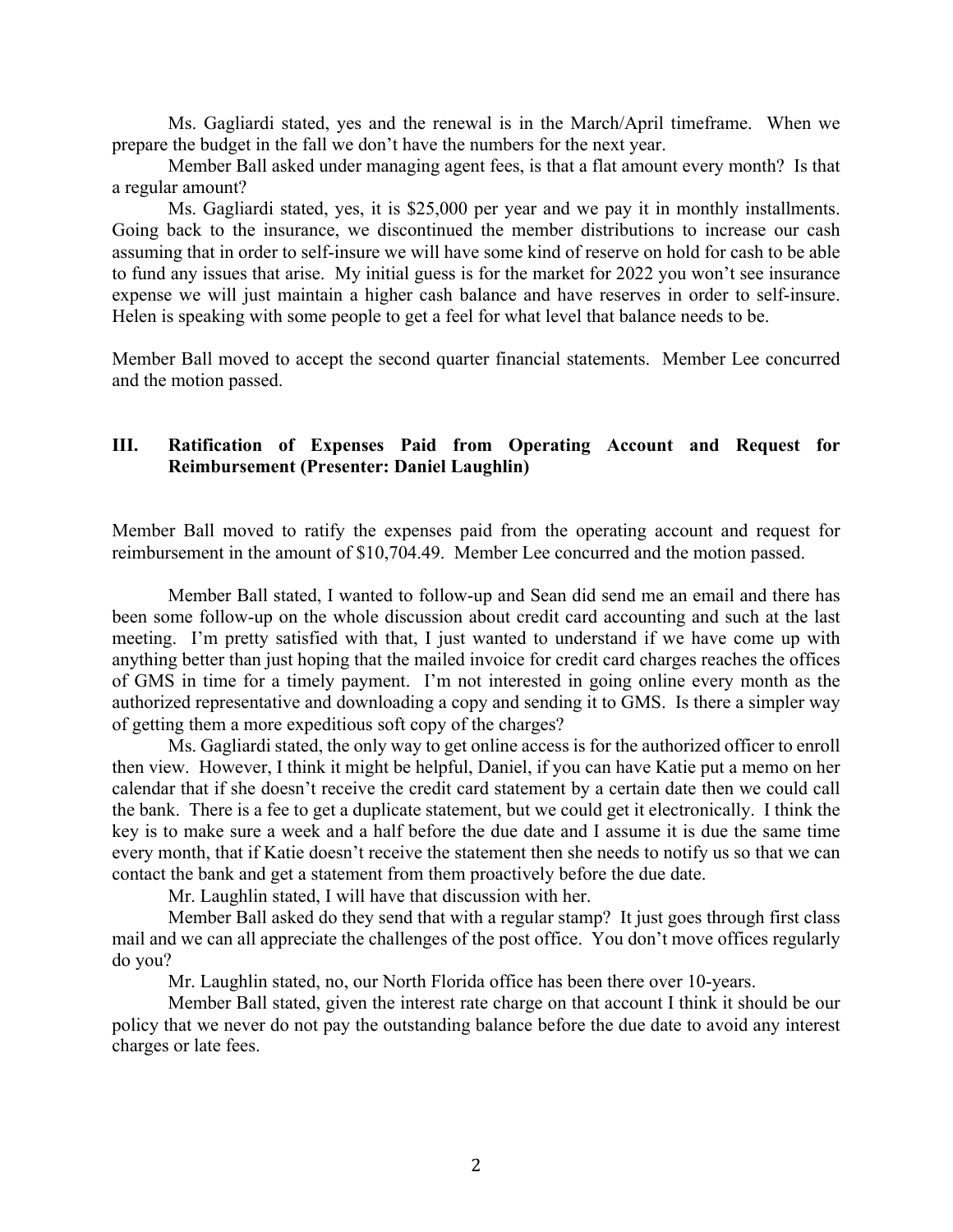## **Staff Reports/Informational Items**

#### **IV. Discussion of Public Comment Procedure**

Mr. Laughlin stated in the agenda packet is a blanket policy used in some of the districts.

Mr. Broome stated, I think this follows the statute, 286, which we have in our procedures to follow.

Mr. Laughlin stated, Member Ball faxed some revisions and comments on it.

Member Ball stated, I think Richard may have some as well.

Mr. Broome stated, of course this would be tabled so instead of district board of supervisors it would be TIFA management committee. The other thing is we do not have a presiding officer so instead of presiding officer, we would say the board. One thing to think about is they have a restriction of time limit of one-hour, I don't know that is necessary.

Mr. Laughlin stated, I agree.

Mr. Broome stated, I'm looking at paragraph C in the middle it says, public comment on a particular proposition shall be limited to a total of one-hour. I don't like limiting conversation so I would delete that. Just tailor it to the name of our committee. Section 3 talks about district manager and resolution and that would not be applicable to this. This provides for comments on agenda items, but I believe it is appropriate to have an overall public comment period at the end if someone wanted to discuss something with you that was not on the agenda that would be the opportunity to do that. I think it is appropriate to have a general public comment period.

Member Ball stated I don't disagree with that, but I would put some caveat on that. You will see where I'm coming from in my comments. I did pen some suggested approaches in this and I will go through them so you can hear them. I agree with Richard about we need to tailor the name to whatever is appropriate for us and the management board, management committee, whatever it is. With regard to the presiding officer, that is a good comment, I do think somebody is in charge of this meeting, chairing this meeting and if that is the managing agent, is it inappropriate for the managing agent to be the designated individual that says, times up you are out of order.

Mr. Broom stated, he can say times up, but the question whether someone is out of order or gets additional time, I think would be a call for the board. We can discuss that further. That is why if one of you wants to give more time there would be a motion and a second to do that or if someone is out of order you can say you are not relevant you need to be relevant. Have a motion and a second or do we want to name a presiding officer and alternate? Right now we go with the board now and have that discussion later about that.

Mr. Laughlin stated, typically it is comments and the board doesn't have to answer but if they choose to, sometimes I will ask do you want to allow this resident then the board may decide yes or not.

Member Ball stated, that is okay, as you know we just need somebody to be able to definitively say your time is up.

Mr. Stauffer stated, I did want to add one thing. Very early on when TIFA was started, the first few meetings we had they used to switch the presiding officer position between the two members. I don't think they used the term presiding officer but there was a handoff between the two about who was the leader of that meeting.

Ms. Gagliardi stated, I do think for GMS that the managing agent can track the time because the managers are listening.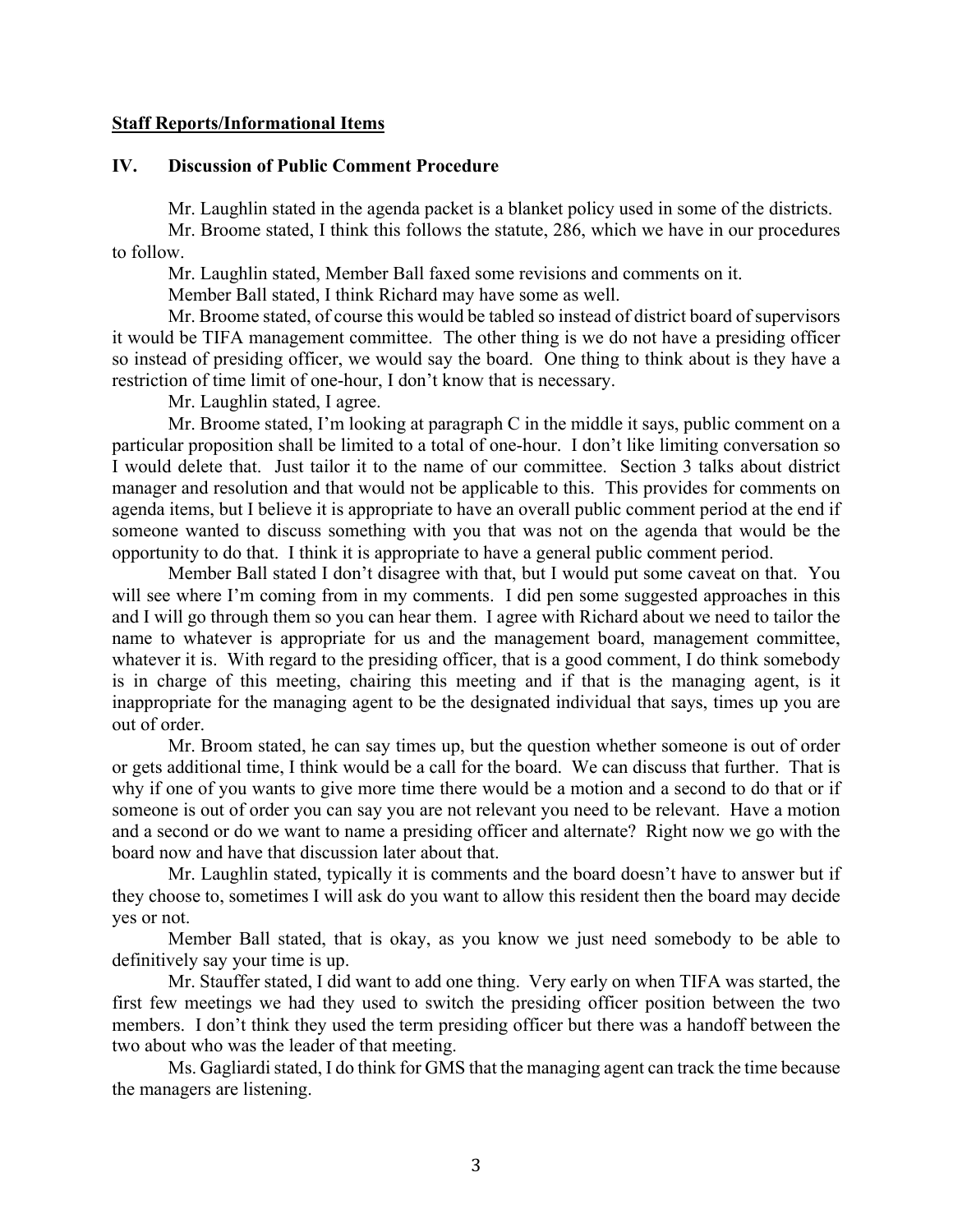Mr. Laughlin stated, I can do that. I do that at my other meetings.

Member Ball stated, that all makes sense. To the extent we should say who is administering this, it is probably a worthwhile thing to do.

Mr. Broome stated, you can say the chair and decide we have a chair.

Member Ball stated, I'm okay with alternating chairs if a decision point is required and let the managing agent be the facilitator of the agenda and the discussion. What I'm recommending under C is that we pick that first sentence, Member of the public shall each be limited to three (3) minutes in which to address the board regarding a particular proposition or matter. Then I would strike everything else out that is in that paragraph right now but would add at the end of that first sentence, something to the effect of, a speaker may be allowed additional time to be specified at the discretion of the board to be specified, which means that we would say we will give you another 3-minutes or another 5-minutes.

Mr. Broome stated, you need to treat every speaker the same.

Member Ball asked, can you craft something out of that discussion?

Mr. Broome stated, you can look at the city policy.

Mr. Laughlin stated, it would be more of a legal thing.

Member Ball stated, you would say that we can't be arbitrary about how much additional time to give unless we are arbitrary to saying every time.

Member Lee stated, it may be easier to say 3-minutes and call it a day.

Member Ball stated, may be allowed an additional 3-minutes and leave it at that.

Mr. Broome stated, then you are tied to that.

Member Lee stated, I would rather leave it at 3-minutes.

Mr. Broome stated, if there is only one speaker and they ask for an additional minute, you can grant that.

Member Ball stated, my comment was to have a baseline of 3-minutes, but we have the discretion to allow additional time.

Mr. Broome stated, some items may be worthy of more discussion.

Member Ball stated, additional time to be specified.

Mr. Broome stated, we can have that but at the meetings I will tell you that you need to give everybody the same time.

Member Ball stated, that sounds great. I think on D you can see that is not bad, as determined appropriate by the board, individuals desiring to address on a particular proposition or matter shall sign a public comment sheet providing his or her name, etc. Obviously, if we have one person here we don't need to have that.

Mr. Laughlin stated, typically in other meetings I have a sign-in sheet and people sign in as they come and it helps the recording secretary when they do that they have the name and interest.

Member Ball stated, then we are onto additional policies governing the reasonable opportunity to be heard at a board meeting. I think I was fine with (1) that just reiterates that an individual is going to be recognized and prior to proceeding shall state his or her name and address for the public record. I would like to see us do a sentence at the end of (2) or give it another number. What is there now is, all remarks or comments shall be addressed to the board as a body and not to any particular member thereof or to any member of district staff. I agree with that. I would like us to have this sentence something like this, all remarks or comments shall be relevant to the proposition or matter under consideration by the board and shall be limited to actions within the authority and jurisdiction of the board. We don't want to spend time on something we have no jurisdiction or authority to address.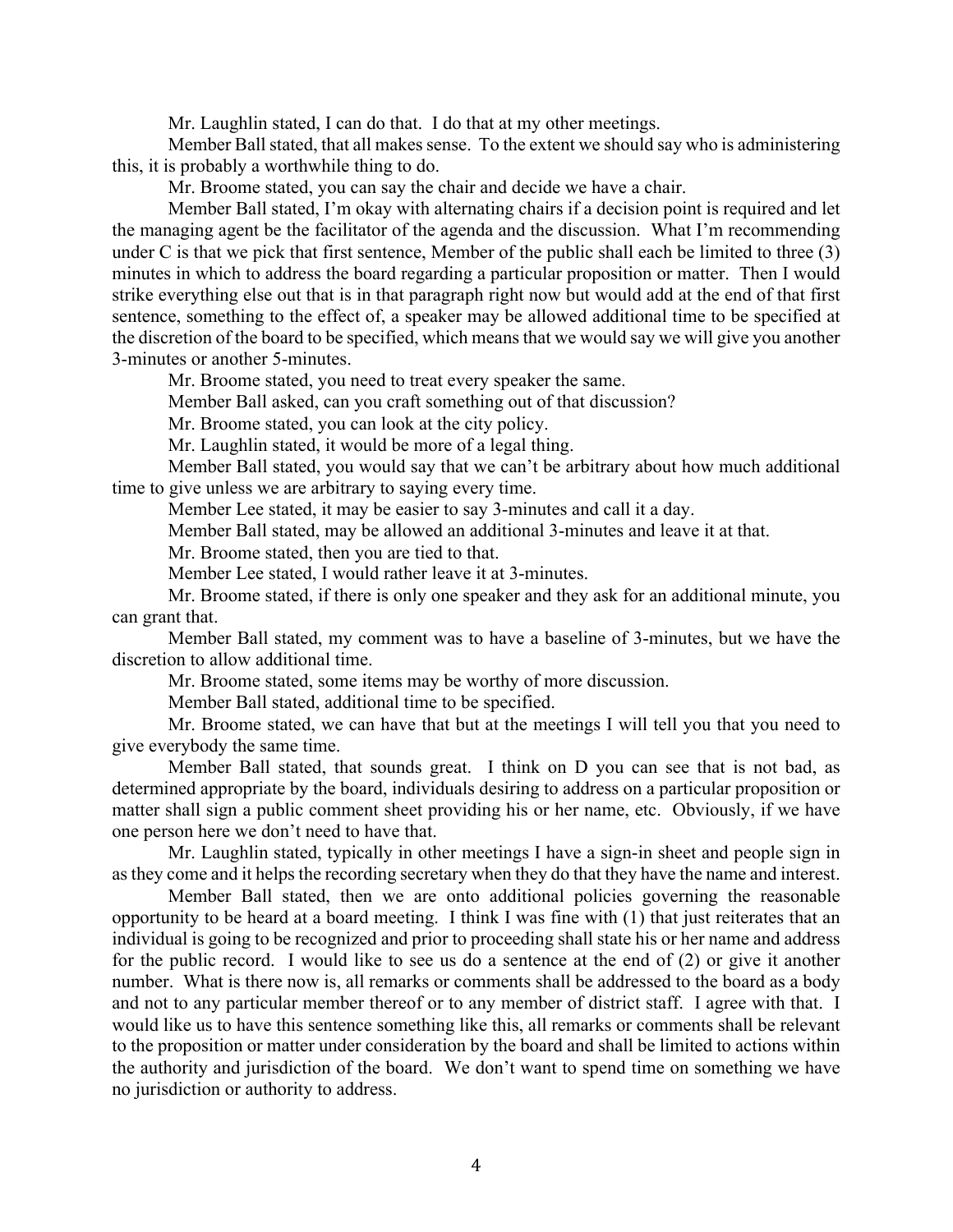Mr. Broome stated, I think you handle it when you say, shall be relevant, because they wouldn't be here if it wasn't under your jurisdiction.

Member Ball stated, we can see a big stretch of what is relevant by certain individuals that are very talented at doing that. I would like to be explicit, that if we don't have the authority or jurisdiction as TIFA to do anything about it why should we be obligated to have public comment on that kind of topic.

Mr. Broome stated, that is with regard to agenda items. We talked about having that additional general, open, public comment period.

Mr. Laughlin stated, I have had it where residents bring up things such as there is a pothole in the road or something and that is a county responsibility call public works and they will fix it or that is an HOA item that is a separate entity, we don't handle that.

Member Ball stated, here is an example, somebody says I think you should dismiss the water resources director of the City of Titusville because he is not doing his job.

Mr. Broome stated, I think you let them say that and then say that is not anything we can do.

Mr. Laughlin stated, or say thank you for your comment.

Member Ball stated, but we have to listen to 3-minuts of that.

Mr. Laughlin stated, you can say thank you for your comment, you don't have to respond, it is a comment section not a Q&A.

Member Ball stated, I would rather say that is out of order. But the path of least resistance is to listen. You are okay with that sentence with respect to items that are on the agenda.

Mr. Broome stated, yes.

Member Ball stated, we will let Daniel work on a redraft. Under F the requirements of this policy above do not apply to an official act that must involving no more than a ministerial act, including but not limited to, the approval of minutes, I suggest we add, staff reporting of informational items requiring no action including responses to board questions or taskings. That is not an action of the board, we are just getting a staff report.

Mr. Broome stated, but those are not prime positions. No action required, that is not a proposition for you.

Member Ball stated, I took a look at 286 again.

Mr. Laughlin stated, these are statutes I mentioned, I don't know if we follow.

Mr. Broome stated, our operating agreement requires we follows these.

Member Ball stated, but a meeting that is exempt from the requirement, that the only exception is if you are in litigation.

Mr. Broome stated probably. There are certain things, but that is why we quote the statute. Under 6.3 meetings of the management committee, meetings of the company are required to be held in accordance with Chapter 286 and subject to Chapter 119.

Mr. Laughlin stated, I will work on this with Richard and get a finalized draft.

Mr. Broome stated, we can bring it back and vote to adopt this as the policy. In the interim we will follow 286, which is any proposition before this board we give the opportunity to speak.

Mr. Laughlin stated, we will have something back at the next meeting.

Member Ball stated, somewhat related is we post, I had never gone to the website to see what is on there and I scrolled down. We do have the potential for public accessing the website and may take a greater interest in TIFA in the future than they have so far. I thought that Sean's overview of TIFA that he presents to the city council as an information brief is excellent and we might want to consider giving that to GMS to post on the website. The casual person going to that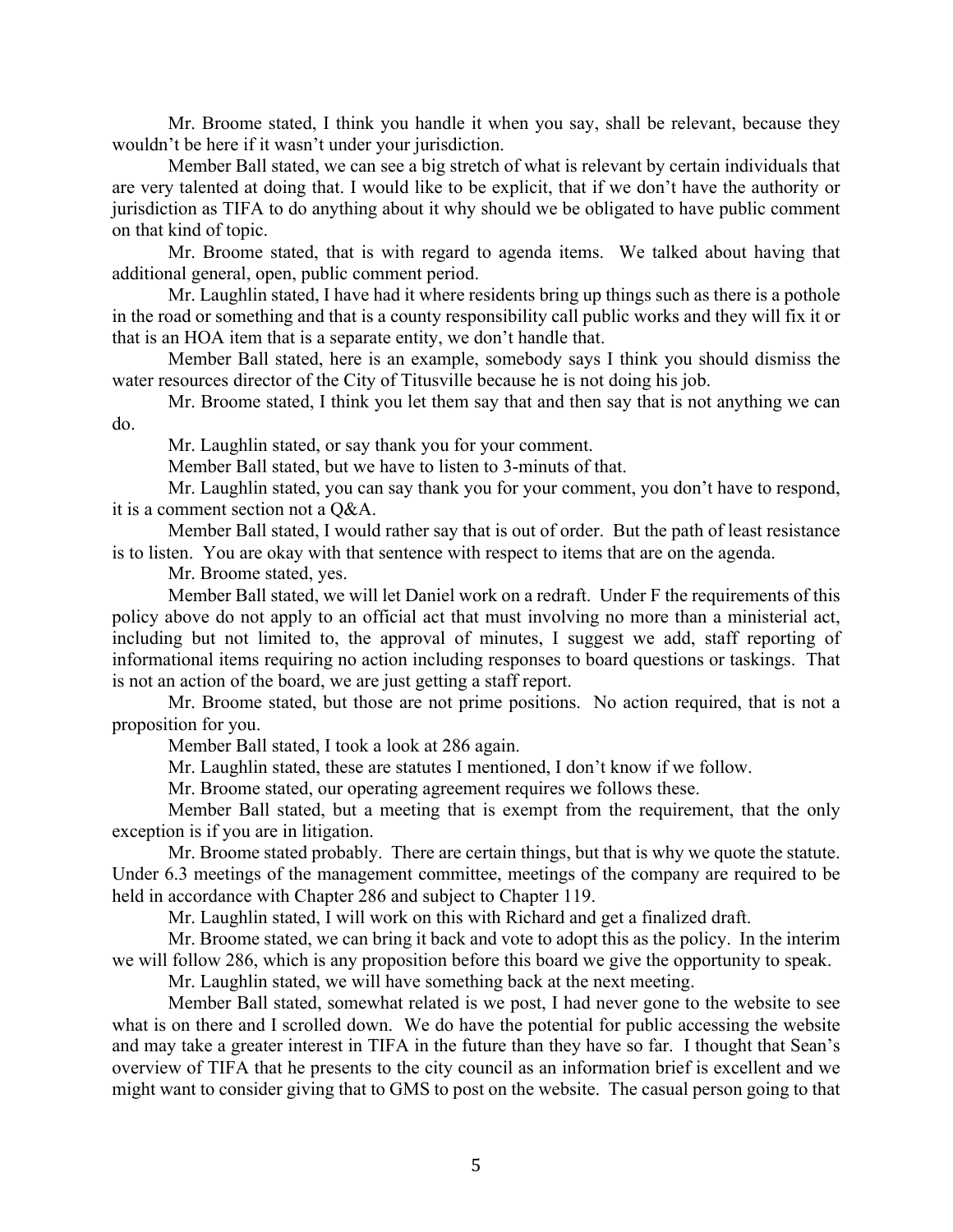website would have no clue as to why we have TIFA, where it came from or what it is and Sean can look at his slides again and consider whether there are any that shouldn't be in that pitch but I think it is a good pitch.

Mr. Stauffer stated, I will do that.

Mr. Laughlin stated, I just received an email from the IT two days ago and didn't add it to the agenda, but they had a proposal for ADA compliance. In our districts we had to change everything to be ADA compliant. I plan to add it to the next agenda. I assume this is something we would want to look into. The proposal was \$1,750 to convert the whole website and make everything ADA compliant.

Ms. Gagliardi asked, the public comment policy will you be preparing a draft that will go to the Chicago office as well?

Mr. Laughlin stated, yes I will work on it with Richard and send it out to everybody ahead of time.

Member Ball asked should we get from counsel a clear list of what is exempted under the statute?

Mr. Broome stated, there are a lot of exemptions throughout the statute. It is not in one location.

Mr. Laughlin stated, it would probably be easier to list it as the statute.

Mr. Broome stated, the only thing that I can think of is which wouldn't apply here as far as litigation, certain discussions about security measures or procedures and for counsel union negotiations and strategies. Other than that we don't get in default.

Member Ball asked any reports that we get from the Colinas Group, are those considered public documents or not, well sampling, data?

Mr. Stauffer stated, yes, that would be public it is just the locations of the wells.

Mr. Broome stated, we would redact the locations from any request for documentation.

Member Ball stated, the data I requested and you furnished to both of us on well monitoring. There is a map with specific locations to the wells.

Mr. Stauffer stated, we will get that redacted.

Member Ball stated, if it is going to be posted. On the topics discussed in the city call or the TIFA conference call, I didn't know what a VFD is. What is in the inventory?

Mr. Stauffer stated that stands for variable frequency drive. That is a device that slowly ramps the motor up and down based off of need.

Member Ball stated, I think at the last meeting we had a discussion about the total coliform positive testing. There was going to be a retest.

Mr. Stauffer stated, that was retested the following day and everything came back clean. We are back up and running.

Member Ball stated, I will note for the record because I had asked on the status of the monitoring and you had said at the last meeting it looks like everything is stable with the wells we have been most concerned about.

Mr. Stauffer stated, yes.

Member Ball stated, and no further mitigation actions were recommended at this time. Mr. Stauffer stated that is correct.

# **Other Business**